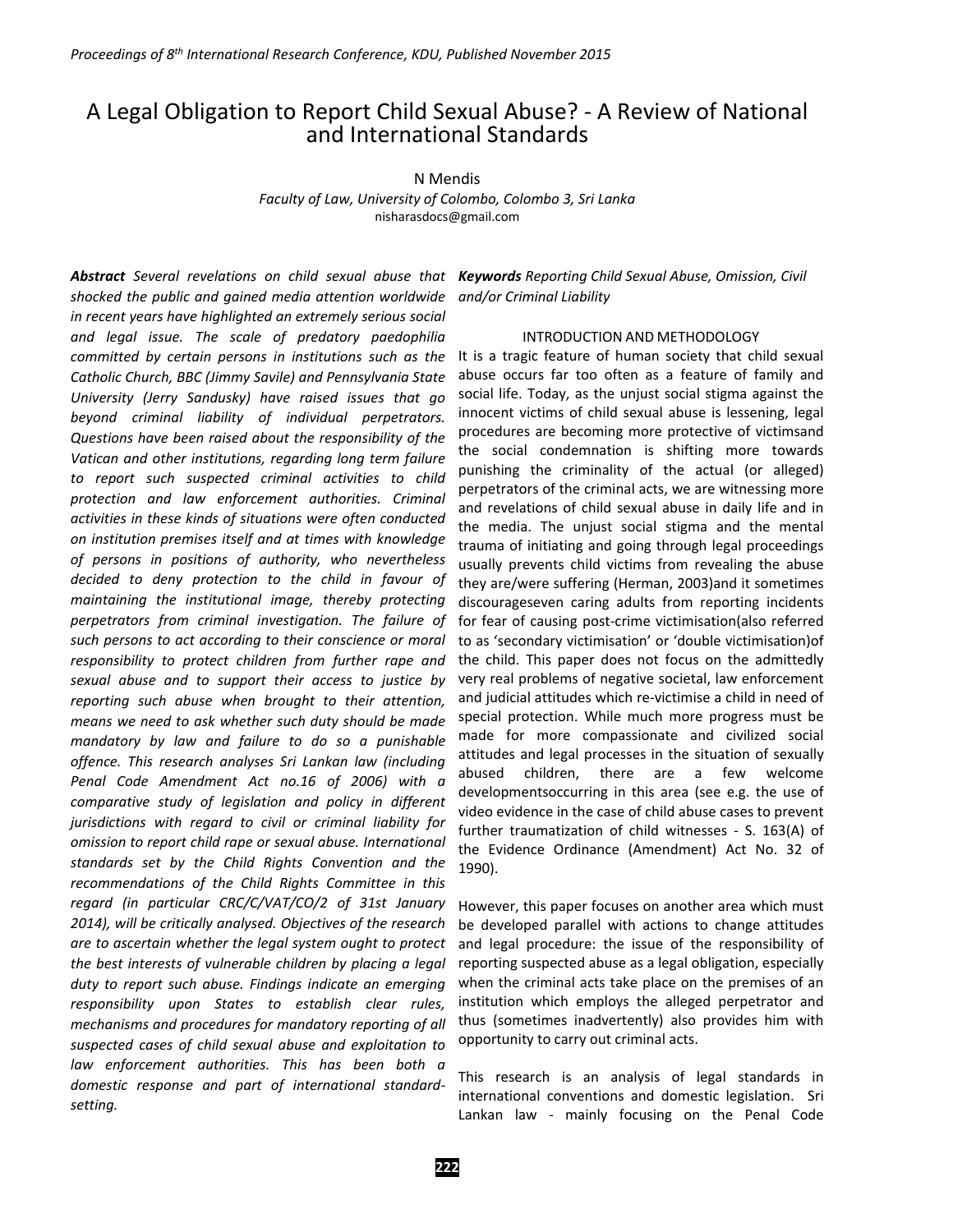Amendment Act no.16 of 2006 – will be compared with legislation and policy in other jurisdictions with regard to civil or criminal liability for the omission to report child rape or sexual abuse. The internationalstandards (the Child Rights Convention and the recommendations of the Child Rights Committee in this regard, in particular CRC/C/VAT/CO/2 of 31st January 2014), will be critically analysed. The objectives of the research are to ascertain to what extent international and domestic law have identified that the legal system ought to protect the best interests of vulnerable children by placing a legal duty to report such abuse.

# III. THE JUSTIFICATION FOR MANDATORY REPORTING

Society and the criminal justice system are both so flawed that reporting may not lead to justice for the victims and prevention of child sexual abuse through deterrence (refraining from the criminal acts due to fear of legal consequences) or punishment (long term imprisonment of perpetrators). However, the lack of reporting will definitely allow for abusers to continue harming the victim and other victims in the future as well. This is obvious, and has been proven in recent incidents relating to Jimmy Savile and Jerry Sandusky.

Savile was a celebrity media personality (BBC presenter) and philanthropist who used his influential position,place of employment and access to charitable institutions to act as a sexual predator for several decades. A majority of his victims were under the age of 18, some identified victims were very small children at the time. After his death at the age of 85, new investigations were initiated as a result of a television programme on his alleged activities. The Metropolitan Police Child Abuse Investigation Command created 'Operation Yewtree' (currently 30 detectives) to investigate Savile and similar cases that had been ignored or covered up. Approximately 600 persons have come forward so far, 450 of the allegations concern Savile (Grey and Watt, 2013). As noted by the joint report on the Savile Investigation:

> Central to the many questions being posed by both his victims and others are why did it happen and why was it not noticed and stopped by police, health, education or social services professionals, people at the BBC or other media, parents or carers, politicians or even 'society in general'? (Grey and Watt, 2013)

It appears that as the police and internal investigations and reports are being completed, victims may take civil action against the institutions where his abuse occurred. There is also a question whether further laws are needed with regard to responding to sexual abuse (See UK Parliament, Commons Select Committee, 2012)

Jerry Sandusky was a former assistant football coach at Pennsylvania State University (usually referred to as Penn State).He was indicted by a Grand Jury for 52 counts against 10 young boys and in 2012 he was found guilty of 45 charges of sexual abuse and sentenced to a minimum of 30 years. His abuse had gone on forfour decades, often happening on the premises of the University, but this child abuse and rape was ignored or covered up by his employers, perhaps due to wanting to maintain the national prestige of the Penn State football programme. This included the incident in which coaching assistant Mike McQuearywitnessed the rape of a 10 year old child by Sandusky on the University premises in 2001 and reported it to Head Coach Joe Paterno(Grand Jury, Sandusky, 2001, p6; Klein and Tolson, 2015, p479). The allegations were finally proven in a court of law, which created the possibility of criminal charges and civil suits against his employers. Former Penn State President Graham Spanier and other officials (Vice president Gary Schultz and athletic director Tim Curley – Head football coach Joe Paterno died in 2012) are still awaiting trial on charges of empowering Sandusky's abuse by covering it up once they became aware of it and lying to investigators (Thompson, 2015; Freeh Report,2012). By 2013 Penn State had paid a total of \$59.7 million in outof-court settlements to 26 men who claimed that they were abused by Sandusky. As of April 2015, Penn State trustees agreed to settle with remaining uncompensated victims (Thompson, 2015).

The child abuse scandals that have rocked the Catholic Church from the Parish to Diocesan toVaticanlevels are common knowledge and particular examples are not necessary. There have been criminal and civil outcomes in different jurisdictions in some cases of abuse. This paper will look at the Vatican response to its international responsibilities, particularly in the case of failure in reporting child abuse to the proper investigative authorities (the police) and thereby permitting abusive or rapist clergymen to continue their activities for decades.

## III. LEGAL STANDARDS RELATING TO OMMISSIONS

In all three types of situations abovementioned, the institution/employer not only (inadvertently) provided the opportunity and premises for the criminal act, but also failed to or decided not to inform the police once they became aware of the rape and sexual abuse and thereby failed to protect the victims. This is clearly a terrible moral failure – what kind of people can decide to protect a (serial) child rapist at the expense of the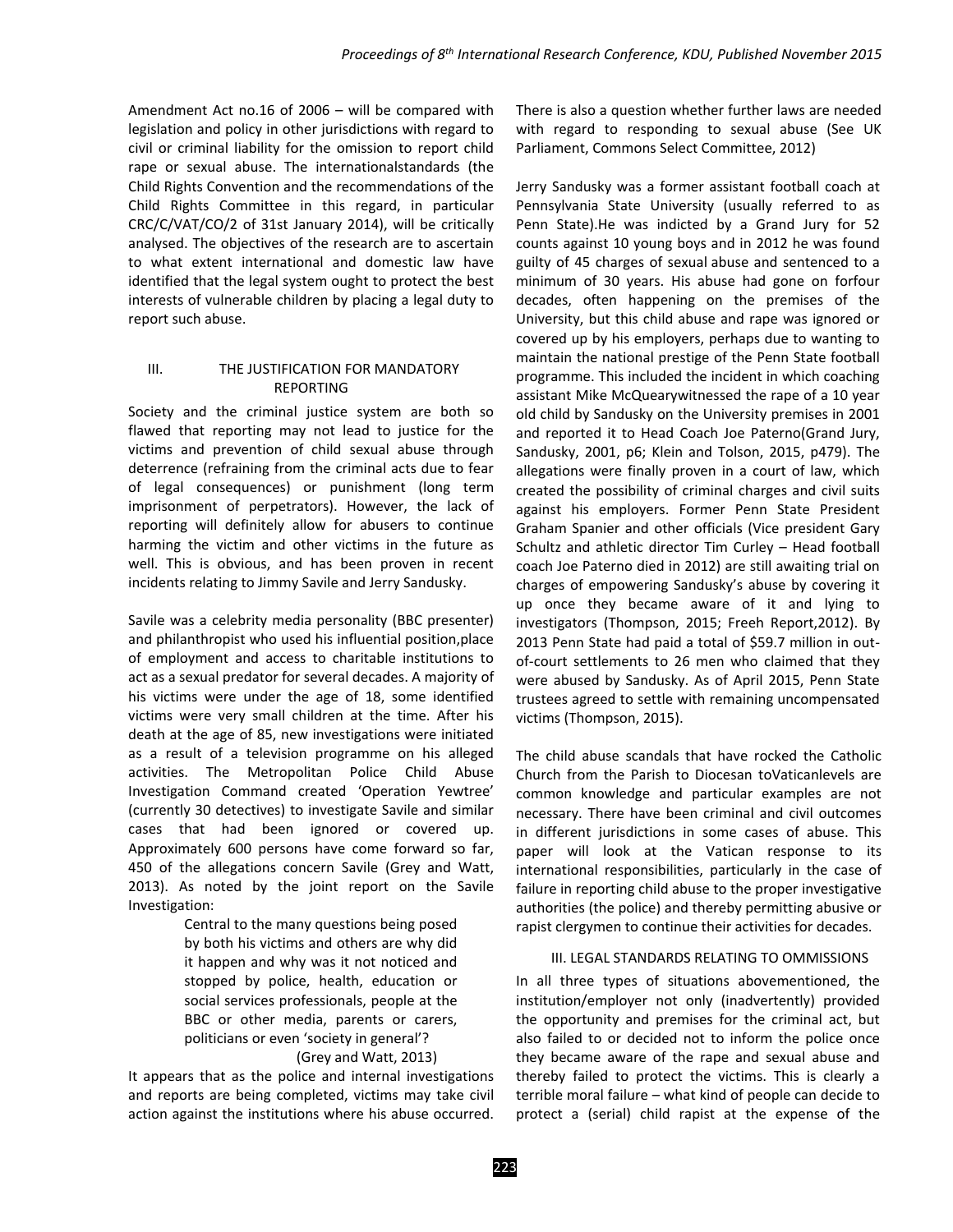innocence of children? How can they protect serial child rapist with the idea that their actions protect institutional honour and reputation? When voluntary standards of morality and conscience fail to compel the desired behaviour in society, legal consequences may compel persons to take action. Criminal or Civil liability for failure to report child abuse is thus required when society recognises its own tragic failure of moral action.

The *actusreus* and *mens rea* of criminal law is usually applied in the context of intentional or reckless or negligent wrongful actions. However, criminal law can also punish *omissions*– or failure to act when the law imposes a duty to act, thus causing harm.This duty can be imposed by statute, by contract or common law standards such as legal relationship (parents) or voluntary responsibility (to look after a vulnerable person e.g. *R v. Stone and Dobinson*  1977 2 All E.R 341). There is also a common law standard for 'duty arising from commission of a fault' – when a person creates an unlawful situation without *mens rea* but then recklessly fails to seek assistance to stop further damage. This liability has been described By Lord Diplockin the following manner:

> I see no rational ground for excluding from conduct capable of giving rise to criminal liability, conduct which consists of failing to take measures that lie within one's power to counteract a danger that one has oneself created, if at the time of such conduct one's state of mind is such as constitutes a necessary ingredient of the offence (Lord Diplock in *R v Miller* 1983 2 AC 161, emphasis added).

In the above case, a vagrant was convicted of arson, although he did not intentionally light a fire but failed to put out a fire which he knew was caused accidently by lit cigarette he had dropped.

Laws which impose liability for omissions are sometimes referred to as 'Bad Samaritan Laws' (See further, Herring, 2014, p109) and are described as part of a "communitarian social philosophy" of individual-social relationships and social responsibility (Ashworth, 1989, p431). This is a reference to the Bible New Testament parable of the 'Good Samaritan' - the person who helps another who is in need, compared with those who walked past without helping(The Holy Bible, Luke 11:30-37). It is significant that the 'Good Samaritan' parable was a reply by Jesus to the 'lawyer' who asks him 'but who is my neighbour' in response to Jesus' statement that we must love our neighbour as we love ourselves.

There are both defenders and opponents of 'Good Samaritan' /'Bad Samaritan' laws: both would agree that there is a moral duty but the opponents argue that society should not legislatesuch a duty (Kleinig, 1986).

The legal scholars who argue against this standard being imposed as a legal responsibility, mainly do so because it is difficult to prove *mens rea* for an omission (not doing something) than actually doing something wrongful - but also because it perhaps ought to remain merely an issue of social condemnation or individual conscience and autonomy (See Dressler, 2000, 981-9). It is true that the extent to which a society would support the imposition of legal duty and punishment is based on the seriousness in which it views the alleged wrongdoing as something which should be punished. That is exactly why it is necessary to look at whether 'turning a blind eye' to child sexual abuse ought to be punishable by law instead of merely left to public/societal or individual conscience.

Failing to adhere to the moral commandment of 'love thy neighbour' can result in civil as well as criminal liability. This part of the parable was famously quoted by Lord Atkin in*Donoghue v Stevenson* (1932 AC 562) in what later became known as the 'neighbour test' in Scottish Law of Delict and English Tort law:

> You must take reasonable care to avoid acts or omissions which you can reasonably foresee would be likely to injure your neighbour. Who, then, in law, is my neighbour? The answer seems to be – persons who are so closely and directly affected by my act that I ought reasonably to have them in contemplation as being so affected when I am directing my mind to the acts or omissions which are called in question[emphasis added].

In the case of reporting/failure to report child sexual abuse, it is clear that the child/children would be directly affected in that the abuse would continue if the abuser is not stopped and other children could become new victims. To what extent should the law allow a person to walk away without criminal or civil liability for such a moral failure? – this is the question that each legal jurisdiction needs to answer.

## IV. SRI LANKAN LEGAL STANDARDS

Sri Lanka being a mixed legal system is nourished by both Delict and English Tort law. The duty of care is wellestablished in our law and could be the basis of claims in cases of failure to report child abuse. It may not apply as a duty to complete strangers/passers-by as it is in the Bible story, since it is usually interpreted restrictively in the legal context. However, it will cover any persons who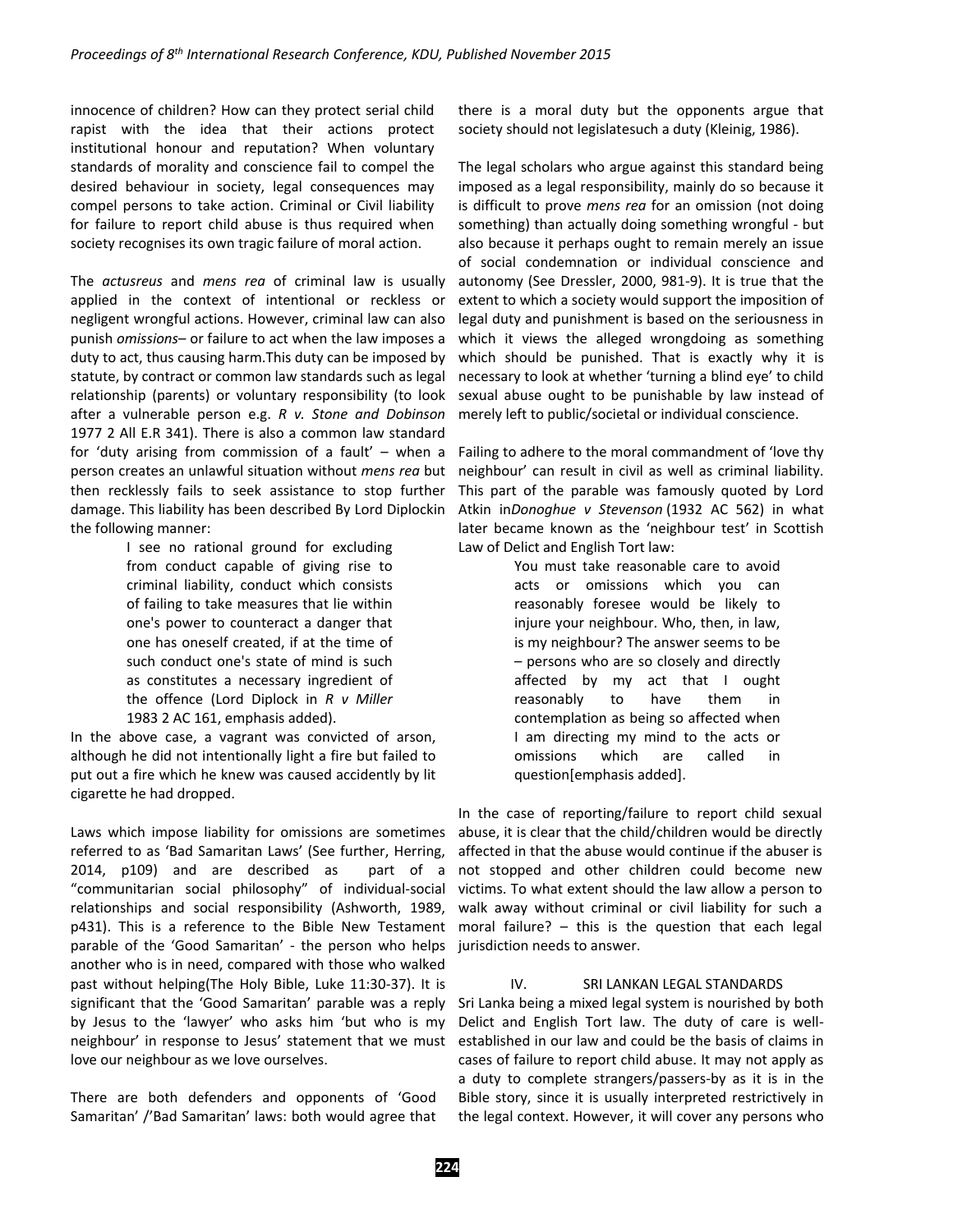can be seen as owing a duty of care with regard to an abused child. Persons in charge of institutions for children (orphanages, schools) could easily fall within this category. The question is whether all citizens should have such a duty towards all children and whether liability for failing should be according to delict or criminal law.

In 2006, an Amendment to the Sri Lankan Penal Code inserted two new sections into the principal Enactment: Sections 286B and 286C. These sections create the following legal duties:

"Duty of person providing service by computer to Prevent sexual abuse of a child".

"Duty to inform of use of premises for child abuse".

In light of this new development - this paper will assess where the Sri Lankan law is positioned in terms of international standards on child rights and developments in other jurisdictions.

The standards of the Sri Lankan Penal Code are as follows. With regard to use of computers, Section 286B(1) states that a person who provides such a service "shall take all such steps as are necessary to ensure" that the facility is not used for the sexual abuse of a child. In a practical sense could mean actions such as blocking content relating to child pornography or tracking employee computer use to prevent transmission of such material. This anti-child pornography intent of Section 286B of the Sri Lankan Penal Code appears to be connected with the State obligation in Article 34(c) of the International Convention on the Rights of the Child (CRC, 1989), since it states as follows:

State parties undertake to … take all appropriate national, bilateral and multilateral measures to prevent: …

(c) The exploitative use of children in pornographic performances and materials.

This is a part of Article 34 of the CRC, which sets out …the state responsibility for protecting children from unlawful sexual activity, sexual coercion or exploitation, prostitution or child pornography.

The "person who provides a service by means of computer" (inserted Section 286B of the Penal Code) needs further clarification, since it is individual criminal responsibility and not institutional delictual responsibility which is being referred to. The standard of responsibility is very high for failure to take all necessary steps for prevention of sexual abuse of a child and the *mens rea* is unclearunder 286B(1). It is clearer for failure to report in 286B(2), since liability arises for if such a person as abovementioned

> "has knowledge" of a computer being used for the commission of "an act

constituting an offence relating to the sexual abuse of a child", [emphasis added]

according to Section 286B(2), he/she

"…shallforthwith inform the officer in charge of thenearest police station of such fact and give suchinformation as may be in his possession withregard to such act and the identity of the allegedoffender."

According to 286B(3), the punishment for contravening subsections (1) or (2) abovementioned could be imprisonment (either simple or rigorous) not exceeding two years or to a fine or both. The same punishment applies for any person who contravenes Section 286C.

Section 286C(1) relates to

"any person who, having thecharge, care, control or possession of anypremises…"

The standard required is knowledgeof such premisesbeing used for an act of child abuse. The responsibility to inform the OIC of the nearest police station and the punishment for being convicted of failing to do so are identical to Section 265B.This appears to be a fairly wide definition and covers the responsibility of different levels of authority of a premises ("charge, care, control or possession") and covers child abuse by any employees, visitors or outsiders who are using the premises for the commission of such acts. Child abuse in 286C(1)is wider than sexual abuse and can also include other forms.

Section 286B(3) identifies a "child" as meaning a person under eighteen years of age. This is the same standard as the International Convention on the Rights of the Child (CRC, 1989), which Sri Lanka ratified on July 12, 1991, accepting the international obligations to protect children. Sri Lanka followed the ratification of the CRC with the Cabinet approved National Children's Charter and the establishment of the National Child Protection Authority in 1999. The following sections discuss whether the Sri Lankan standard of reporting of child abuse is similar to the CRC standard and other comparable jurisdictions.

# V INTERNATIONAL STANDARDS ON REPORTING OF CHILD ABUSE TO RELEVANT AUTHORITIES

The CRC standard on reporting of child abuse can be found in Article 19. States have a responsibility under Article 19(1) to take all

> "…appropriate legislative, administrative, social and educational measures" to protect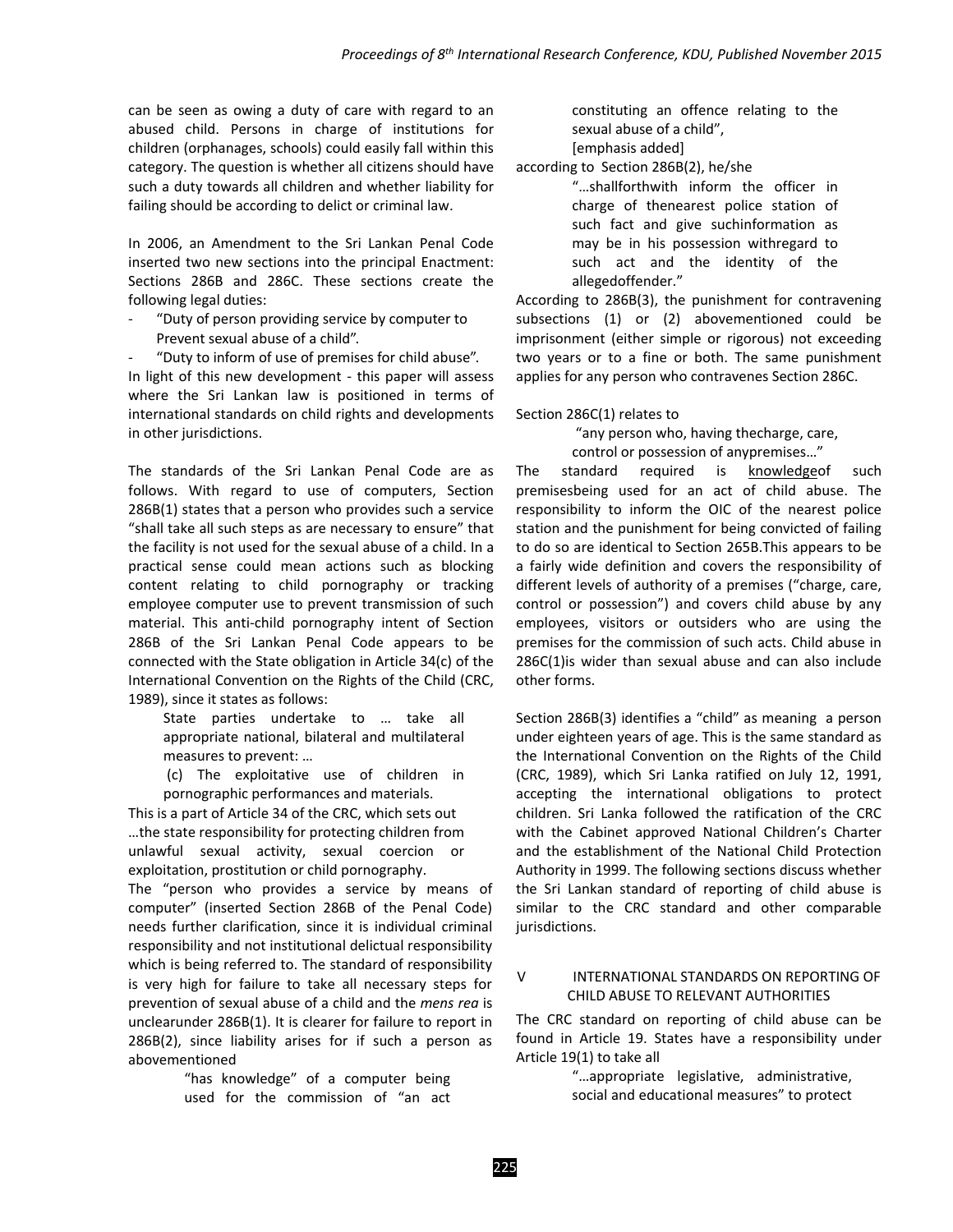the child from all forms of abuse including sexual abuse."

Article 19(2) provides that such protective measures include<br>effective..."

procedures for…reporting... instances of child maltreatment described heretofore, and, as appropriate, for judicial involvement."

This has been interpreted by the Committee on the Rights of the Child, and the Committee recommends that In every country, the reporting of instances, suspicion or risk of violence should, at a minimum, be required by professionals working directly with children (CRC, GC 13, 2011, para. 49, emphasis added)

Since such individuals may face risks in making such reports, it was added that there is a State obligation to protect legally obligated persons making such reports in good faith (CRC, General Comment No. 13, 2011).But the General Comment does not go further than this to include a legal obligation to report child abuse on all citizens when there is good faith belief that such abuse has occurred. But it is possible to have a higher standard in domestic jurisdictions, since this is only a minimum recommended standard.

State parties to the CRC also have a responsibility to make State reports to the Child Rights Committee (Committee) on their progress in implementing Child Rights in within their jurisdiction. The CRC General Comment No. 13 stated with regard to the requirements under the Convention that it "consolidates and specifies" the measures already discussed with State Parties regarding treaty-specific reporting guidelines in Documents CRC/C/58/Rev.2 and Corr.1; General Comment No. 8, para. 53 and it own prior concluding observations (CRC, GC 13, 2011, para. 9).State reports to the Committee on progress should include laws and other regulations taken to prohibit violence against children and to intervene appropriately when violence occurs.

An opportunity to further clarify the obligations under Article 19 came when the Holy See submitted its report to the Committee, as a State Party, in 2014. The Committee reminded the Holy See that the consequences of ratifying the CRC require implementing the Convention not only on the territory of the Vatican City State but also through individuals and institutions placed under its authority as the supreme power of the Catholic Church (CRC/C/VAT/CO/2 of 31st January 2014, para.8).

In paragraphs 43 and 44 of the Concluding Observations by the Committee noted the failure by the Catholic Church to report members found to have committed sexual abuse against children, allowing them to continue causing harm. It was also noted that in some instances penalties were imposed on clergy who denounced child abusers (by ostracizing, demoting, terminating) and congratulations made towards those who remained silent about the abuses. A Commission was created by the Catholic Church in December 2013 to deal with the allegations of abuse. The Committee made recommendations to make the Commission more participatory, transparent and public. Paragraph 44 "strongly urged the Holy See" to:

(b) Immediately remove all known and suspected child sexual abusers from assignment and refer the matter to the relevant law enforcement authorities for investigation and prosecution purposes;

(d) Amend Canon Law in order for child sexual abuse to be considered as crimes and not as "*delicts against the moral*" and repeal all provisions which may impose an obligation of silence on the victims and on all those that become aware of such crimes;

(e) Establish clear rules, mechanisms and procedures for the mandatory reporting of all suspected cases of child sexual abuse and exploitation to law enforcement authorities;

(f) Ensure that all priests, religious personnel and individuals working under the authority of the Holy See are made aware of their reporting obligations and of the fact that in case of conflict, these obligations prevail over Canon law provisions [emphasis added];

Thus, the question is whether the Committee in its response to the Holy See goes beyond the previously stated standard of requiring professional working directly with children to report violence. It appears that the standard suggested is on all those that become aware of such crimes – and directly to law enforcement authorities rather than only to employer/superior. This author believes that this latest standardis preferable over more limited definitions of responsibility. The Sri Lankan Penal Code standard in 286C is similar, although clearly specific to care, control etc., of premisesand does not require a 'Good Samaritan' response when there is knowledge of the existence of child sexual abuse on the part of a random member of the public and/or in a public place not under care, control etc.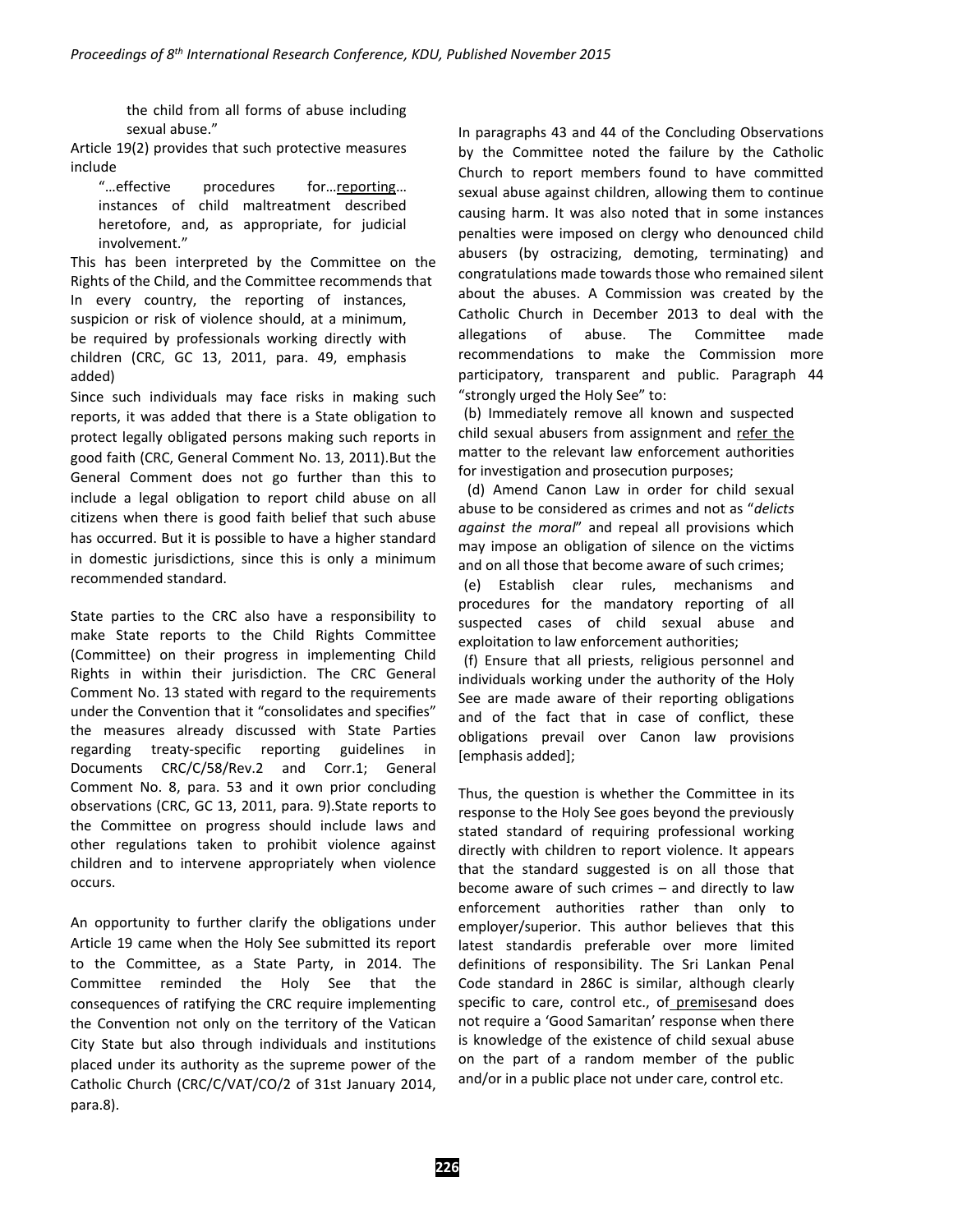# VI COMPARATIVE DOMESTIC AND REGIONAL **STANDARDS**

Generally speaking a mandatory reporting law is a duty imposed by statute either:

- on specified persons (mandated reporters) or
	- on all citizens,

…to report suspected cases of child abuse to child welfare agencies.Mandated reporters are specific types of persons having a duty to report specific types of abuse that they would come across in the course of their work e.g. doctors, nurses, teachers and school authorities, child welfare officers, police etc.

The nature of the specific duty also varies according to different domestic jurisdictions. The earliest jurisdictions to include such laws were some states in the United States of America, Australia and Canada (Mathews and Kenny, 2008; Council of Europe, 2014). All US states have laws for mandated reporters and may also require 'any other persons' to report (18 States); while New Jersey and Wyoming have not listed any specific professionals but require all persons to report (US Children Bureau, 2013). Interestingly, some of the States which list the mandatory reporters also impose duties on persons such as commercial film or photograph processors; computer technicians; animal control or humane officers; members of the clergy; and faculty, administrators, athletics staff, and other employees and volunteers at institutions of higher learning, including public and private colleges and universities and vocational and technical schoolsto mandatorily report child abuse (US Children Bureau, 2013).

There are also 'institutional reporting standards' – which vary from State to State, with some having no specific institutional obligation. In some States staff members who suspect abuse must notify the Head of the institution first, who is the person required to report to the law enforcement and/or child protection authorities (US Children Bureau, 2013). In some other states the individual reporter must make the report to the appropriate authority first (e.g. police, child welfare) and then notify the institution that a report has been made (US Children Bureau, 2013).

The abovementioned Penn State/Sandusky example falls under Pennsylvania law, *23 Pa. Cons. Stat. § 6311*, which creates a duty to report suspected child abuse, including sexual abuse, by a person who comes into contact with children in the course of employment, if his/her employer has care or supervision of such children. The staff member's legal duty is to notify the person or persons in charge of the institution who then hasthe legal duty to report to Child Protective Services. This is why Mike McQueary was seen as discharging his legal duty (although questions on morality and conscience may continue), and why Graham Spanier, Gary Schultz and Tim Curley are facing criminal charges.

In Victoria, Australia, the duty is only on doctors, nurses, teachers and police and only if the child does not have a parent who is able and willing to protect the child (Matthews, 2014). Butthe Northern Territory, Australia requires allcitizens to report suspected child abuse according to their *Care and Protection of Children Act* and *Domestic and Family Violence Act* (see online: Northern Territory Department of Health and Families).

In Ireland there wereoriginally only policy guidelines (*2011 Children First: National Guidance for the Protection and Welfare of Children*)*,* now followed by the*Children First Bill No. 30 of 2014*. Part 3 of the Bill identifies the duty as a duty applying to mandated persons listed in schedule 2 of the Bill:

> …where a mandated person knows, believes or has reasonable grounds to suspect, on basis of information that he or she has received, acquired or becomes aware of in the course of his or her employment or profession as such a mandated person (Section 11, emphasis added).

In the United Kingdom, the list is much shorter than in Ireland, with the duty to report confined to particular social workers, health professionals and the police. The Irish list of mandated persons includes 27 different categories of professionals, including clergy and 'pastoral care workers' – a necessary response to the institutional-based abuses of children by the Catholic Church of Ireland (See further, Yallop, 2010: The Report of the Commission on Child Sexual Abuse ('Ryan Report, Ireland) 2009). There may also be professional codes of conduct for teachers and medical staff in the United Kingdom, but these are not legally binding.Apparently both the United Kingdom and Germany had examined the question of introducing the general obligation on all persons to report and had decided against it (Council of Europe, 2014, p5).

Thus, even despite the urging of the Council of Europe, all European Countries do not yet have mandatory reporting of child abuse. In a Draft Resolution adopted unanimously on 30 January 2014 by the Committee on Social Affairs, Health and Sustainable Development of the European Parliament, it was acknowledged that both voluntary and mandatory reporting laws have shortcomings, and the best interest of the child should be the primary focus and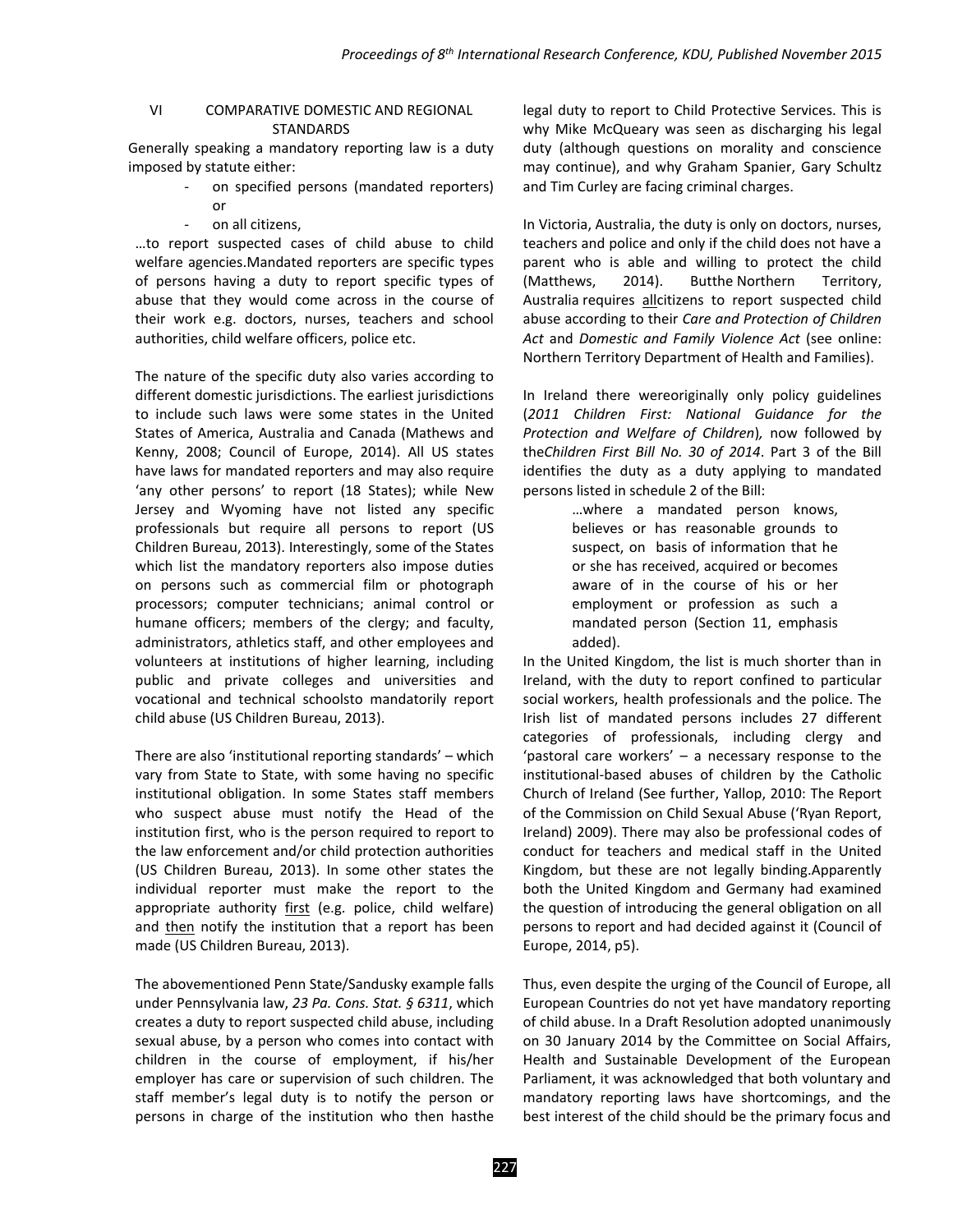relevant recommendations were made (Council of Europe, 2014, paras 3-4 and 8). This is in addition to the obligations undertaken (if any) according to Council of Europe Convention on the Protection of Children against Sexual Exploitation and Sexual Abuse for professionals to report child sexual abuse and which also "encourages" any person acting in good faith to report (CETS No. 201, "Lanzarote Convention", Article 12). Presently few countries have imposed a general legal obligation to report child sexual abuse e.g. Estonia and Sweden (Council of Europe, 2014, para.20).

### VII CONCLUSIONS

Thus it can be seen that the legal duty to report child sexual abuse can vary according to jurisdiction, based on whether the standards

- consist of legally binding duty, policy or professional code of conduct
- applies to all adult citizens or only certain mandated persons
- andalso whether mandatory reporting based on 'reasonable suspicion' or 'knowledge' – and reporting in good faith is protected.

The moral responsibility to report child sexual abuse is at the very least, on all adults with regard to all children – thus it can be argued that the mandatory legal responsibility – and consequent criminal or civil liability – should be on all adults (over 18) to report in good faith to the relevant law enforcement and child protection authorities. This must be supported by protections for good faith reporters and include other adjustments to the laws and procedures to encourage the best outcome e.g. good faith reporting as an exception to defamation law, alongside child-friendly healthcare/forensic, legal and social services procedures etc.

Sri Lankan law appears to combine duty of careand knowledge as the standard, and is on track with international developments in terms of legal standards. There is still room to improve and perhaps there is a need for a single clear statute on this rather than an overlooked and non-implemented Penal Code insertion. Comparison with best practices and further development of the Sri Lankan legal and child protection laws and procedures ought to be the subject of more research and investigation. There are also other related areas such as public knowledge of this responsibility and both police investigation and child protection training - that should go hand in hand for the law to be effective. Practical implementation is something that requires the co-

operation of all relevant child protection authorities as well the support of the general public.

Introducing mandatory reporting of child abuse and consequent criminal and/or civil liability for failure to report is not like waving a magic wand that can save children from abuse including sexual abuse or provide them with justice when they have been violated. There are many other areas where society must progress and civilize itself, in terms of attitudes, institutions and social welfare and legal frameworks. Introducing mandatory reporting obligations on all citizens is just one of the many steps that may need to be taken.

### ACKNOWLEDGMENT

I am grateful to Mrs. JeevaNiriella, Senior Lecturer in Criminal Law, Faculty of Law, University of Colombo for her valuable comments during discussions with her on this research topic. I must also acknowledge the courageous and moral actions of my former students at the Faculty of Law, University of Colombo, for an incident where they immediately informed the police of a situation of suspected child abuse. Their actions were the inspiration to write this paper.

#### REFERENCES

Ashworth, A., 'The Scope of Criminal Liability for Omission's, 1989, 105 Law Quarterly Review 431.

Committee on the Rights of the Child, 'General comment No. 13 (2011): The right of the child to freedom from all forms of violence', CRC/C/GC/13

CRC, 'Concluding observations on the second periodic report of the Holy See', CRC/C/VAT/CO/2 of 31st January 2014.

Dresssler, J., 'Some Brief Thoughts (Mostly Negative) about 'Bad Samaritan' Law', (2000) Santa Clara Law Review, 971 at 981-2

Freeh, Louis, 'Report of the Special Investigative Counsel Regarding the Pennsylvania State University Related to the Child Sexual Abuse Committed by Gerald A. Sandusky', July 2012. p. 14-15, available online at: http://media.pennlive.com/midstate\_impact/other/REP ORT\_FINAL\_071212.pdf.

Grand Jury Report, Pennsylvania, (2011), *Indictment against Jerry Sandusky*, available online at:

http://cbschicago.files.wordpress.com/2011/11/sandusk y-grand-jury-presentment.pdf.